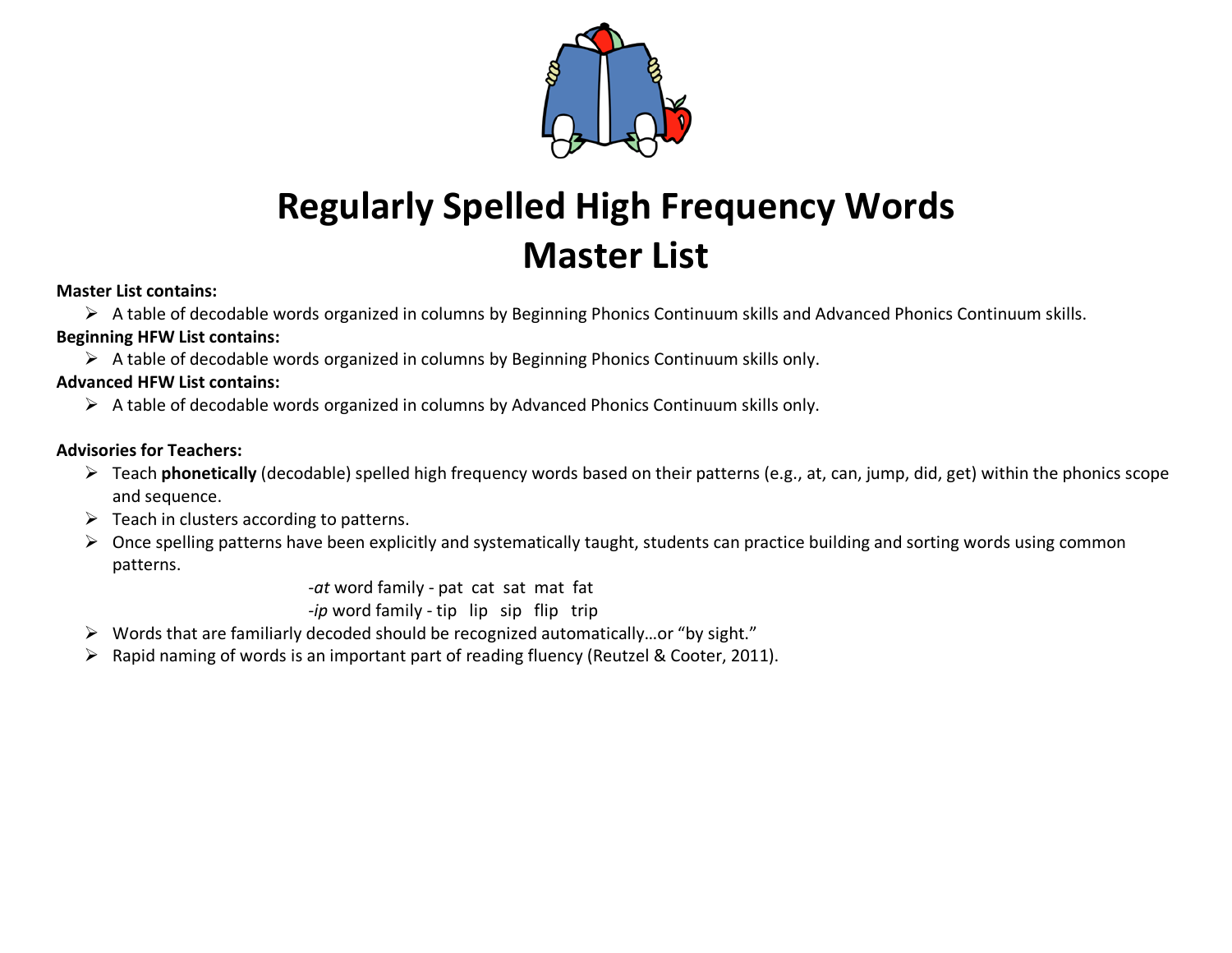| <b>Beginning and Advanced Phonics</b> |                 |               |               |                 |              |                |               |       |              |                       |              |
|---------------------------------------|-----------------|---------------|---------------|-----------------|--------------|----------------|---------------|-------|--------------|-----------------------|--------------|
| <b>Decodable High Frequency Words</b> |                 |               |               |                 |              |                |               |       |              |                       |              |
| <b>Fry and Dolch words</b>            |                 |               |               |                 |              |                |               |       |              |                       |              |
| <b>Short</b>                          | Digraph &       | <b>Double</b> | <b>Blends</b> | <b>Suffixes</b> | <b>Schwa</b> | <b>Vowel-r</b> | Long          |       | <b>Vowel</b> | Soft C & G,           | C-le         |
| <b>Vowels</b>                         | <b>Trigraph</b> | Cons.         |               |                 |              |                | <b>Vowels</b> |       | <b>Teams</b> | <b>Silent Letters</b> | 2+ syllables |
| am                                    | she             | all           | small         | its             | about        | for            | a             | eat   | down         | place                 | after        |
| an                                    | than            | off           | end           | things          | around       | her            |               | five  | how          | large                 | number       |
| and                                   | that            | well          | ask           | called          | away         | or             | he            | gave  | now          | page                  | over         |
| at                                    | them            | call          | land          | thinks          | across       | part           | she           | green | out          | write                 | follow       |
| can                                   | then            | tell          | hand          | backs           |              | form           | we            | grow  | our          |                       | little       |
| had                                   | thing           | will          | spell         | sits            |              | turn           | be            | keep  | sound        |                       | letter       |
| if                                    | think           |               | still         | gets            |              | far            | me            | need  | found        |                       | different    |
| in                                    | this            |               | must          | going           |              | hard           | no            | say   | show         |                       | sentence     |
| it                                    | when            |               | help          |                 |              | short          | <b>SO</b>     | while | boy          |                       | study        |
| but                                   | which           |               | just          |                 |              | start          | go            | white | point        |                       | began        |
| did                                   | much            |               | went          |                 |              | turn           | made          | ate   | oil          |                       | better       |
| get                                   | such            |               | best          |                 |              | girl           | make          | nine  | right        |                       | even         |
| him                                   | with            |               | black         |                 |              | hurt           | same          | ride  | draw         |                       | open         |
| man                                   | back            |               | bring         |                 |              | warm           | take          | fly   | light        |                       | under        |
| not                                   |                 |               | fast          |                 |              |                | came          | sleep | might        |                       | upon         |
| on                                    |                 |               | last          |                 |              |                | name          | clean | high         |                       | yellow       |
| up                                    |                 |               | left          |                 |              |                | may           | mean  | new          |                       | myself       |
| set                                   |                 |               | next          |                 |              |                | day           | means | own          |                       | never        |
| men                                   |                 |               | stop          |                 |              |                | way           |       | saw          |                       | seven        |
| us                                    |                 |               | print         |                 |              |                | say           |       | took         |                       | always       |
| sit                                   |                 |               | climb         |                 |              |                | play          |       | look         |                       |              |
| big                                   |                 |               |               |                 |              |                | here          |       | good         |                       |              |
| cut                                   |                 |               |               |                 |              |                | like          |       | blue         |                       |              |
| got                                   |                 |               |               |                 |              |                | time          |       | book         |                       |              |
| let                                   |                 |               |               |                 |              |                | line          |       | brown        |                       |              |
| ran                                   |                 |               |               |                 |              |                | home          |       | soon         |                       |              |
| red                                   |                 |               |               |                 |              |                | see           |       |              |                       |              |
| run                                   |                 |               |               |                 |              |                | three         |       |              |                       |              |
| six                                   |                 |               |               |                 |              |                | by            |       |              |                       |              |
| ten                                   |                 |               |               |                 |              |                | why           |       |              |                       |              |
| yes                                   |                 |               |               |                 |              |                | my            |       |              |                       |              |
| yet                                   |                 |               |               |                 |              |                | try           |       |              |                       |              |
| hot                                   |                 |               |               |                 |              |                | read          |       |              |                       |              |
|                                       |                 |               |               |                 |              |                | each          |       |              |                       |              |
|                                       |                 |               |               |                 |              |                |               |       |              |                       |              |
|                                       |                 |               |               |                 |              |                |               |       |              |                       |              |
|                                       |                 |               |               |                 |              |                |               |       |              |                       |              |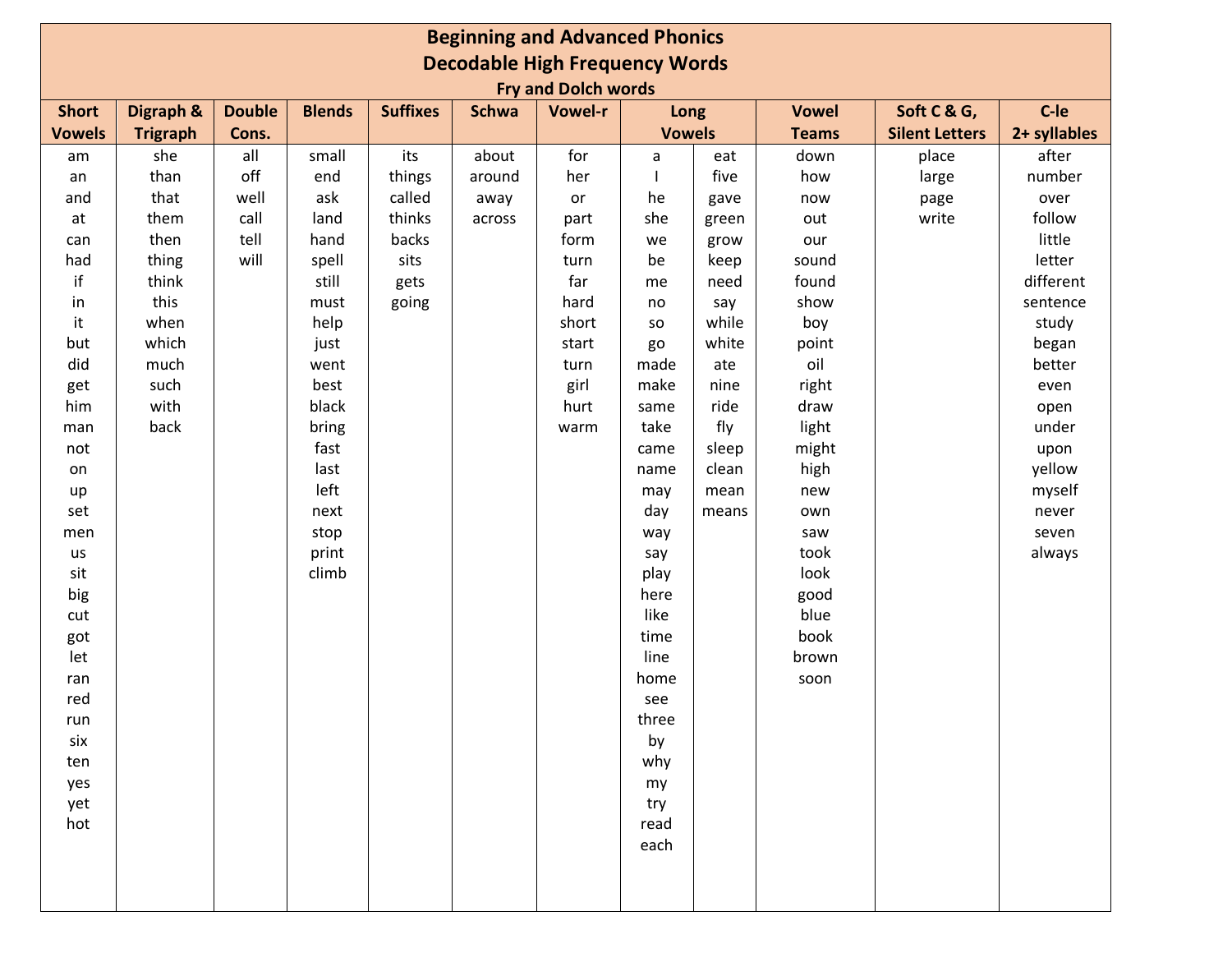| <b>Decodable High Frequency Words</b> |                 |                   |               |                 |  |  |  |  |  |
|---------------------------------------|-----------------|-------------------|---------------|-----------------|--|--|--|--|--|
| <b>Beginning Phonics</b>              |                 |                   |               |                 |  |  |  |  |  |
| <b>Fry and Dolch words</b>            |                 |                   |               |                 |  |  |  |  |  |
| <b>Short Vowels</b>                   | <b>Digraphs</b> | <b>Double</b>     | <b>Blends</b> | <b>Suffixes</b> |  |  |  |  |  |
|                                       |                 | <b>Consonants</b> |               |                 |  |  |  |  |  |
| 1.<br>am                              | she<br>1.       | all<br>1.         | small<br>1.   | 1. its          |  |  |  |  |  |
| 2.<br>an                              | than<br>2.      | off<br>2.         | 2.<br>end     | 2. things       |  |  |  |  |  |
| 3.<br>and                             | 3. that         | 3. well           | 3. ask        | 3.<br>called    |  |  |  |  |  |
| 4.<br>at                              | 4. them         | 4. call           | 4.<br>land    | 4. thinks       |  |  |  |  |  |
| 5.<br>can                             | 5. then         | 5. tell           | 5. hand       | backs<br>5.     |  |  |  |  |  |
| 6.<br>had                             | thing<br>6.     | 6. will           | 6.<br>spell   | sits<br>6.      |  |  |  |  |  |
| 7.<br>man                             | think<br>7.     |                   | still<br>7.   | 7. gets         |  |  |  |  |  |
| if<br>8.                              | 8. this         |                   | 8.<br>must    | 8. going        |  |  |  |  |  |
| 9. in                                 | 9. when         |                   | 9. help       |                 |  |  |  |  |  |
| 10. it                                | 10. which       |                   | 10. just      |                 |  |  |  |  |  |
| 11. did                               | 11. much        |                   | 11. went      |                 |  |  |  |  |  |
| 12. him                               | 12. such        |                   | 12. best      |                 |  |  |  |  |  |
| 13. sit                               | 13. with        |                   | 13. black     |                 |  |  |  |  |  |
| 14. up                                | 14. back        |                   | 14. bring     |                 |  |  |  |  |  |
| 15. us                                |                 |                   | 15. fast      |                 |  |  |  |  |  |
| 16. but                               |                 |                   | 16. last      |                 |  |  |  |  |  |
| 17. not                               |                 |                   | 17. left      |                 |  |  |  |  |  |
| 18. on                                |                 |                   | 18. next      |                 |  |  |  |  |  |
| 19. set                               |                 |                   | 19. stop      |                 |  |  |  |  |  |
| 20. men                               |                 |                   | 20. print     |                 |  |  |  |  |  |
| 21. get                               |                 |                   | 21. climb     |                 |  |  |  |  |  |
| $22.$ big                             |                 |                   |               |                 |  |  |  |  |  |
| 23. cut                               |                 |                   |               |                 |  |  |  |  |  |
| 24. got                               |                 |                   |               |                 |  |  |  |  |  |
| 25. let                               |                 |                   |               |                 |  |  |  |  |  |
| 26. ran                               |                 |                   |               |                 |  |  |  |  |  |
| 27. red                               |                 |                   |               |                 |  |  |  |  |  |
| 28. run                               |                 |                   |               |                 |  |  |  |  |  |
| 29. six                               |                 |                   |               |                 |  |  |  |  |  |
| 30. ten                               |                 |                   |               |                 |  |  |  |  |  |
| 31. yes                               |                 |                   |               |                 |  |  |  |  |  |
| 32. yet                               |                 |                   |               |                 |  |  |  |  |  |
| 33. hot                               |                 |                   |               |                 |  |  |  |  |  |